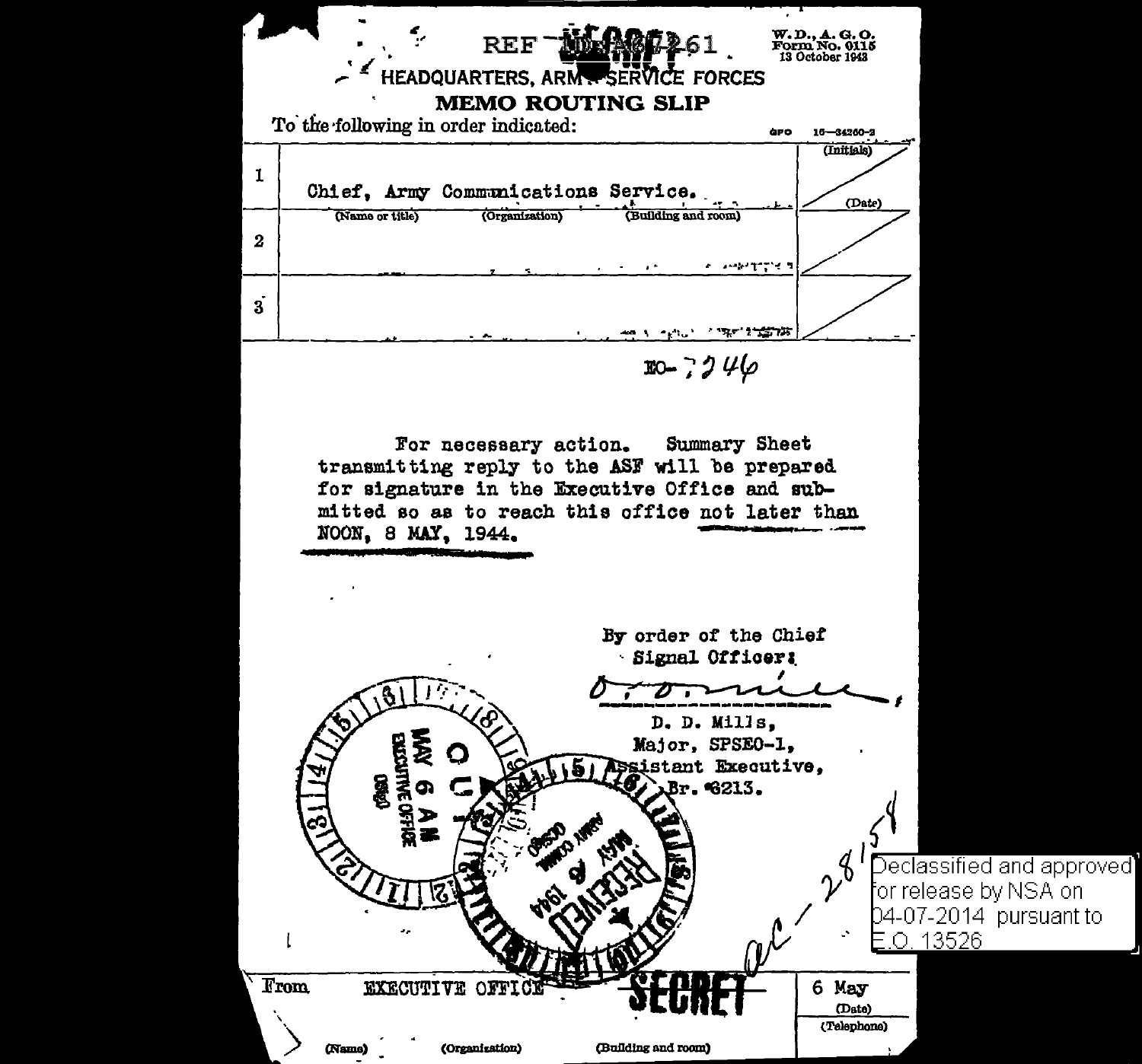**REF ID: A67261** 

...<br>د

 $\mathbf{x}_{\pi}$  $\ddotsc$ ÷.  $\mathbf{r}$ 

┄

The Honorable. The Secretary of State, Washington, D. C.

Dear Mr. Secretary:

 $\mathbf{C}$ 

Receipt is acknowledged of your letter of May 4, 1944, with reference to a new U.S. Army cryptographic device known as Convorter N-325.

The War Department finds that it can make the above-<br>mentioned equipment available to the Department of State in sufficient quantities to meet the Department's needs, but inasmuch as quantity production is only in its initial phases the entire lot of 1000 devices and accompanying 2000 rotor Wets requested in your letter cannot be supplied immediately in a single shipment.

Fully realizing the urgency of this matter, the Chief<br>Bignal Officer was directed to give first priority to the needs of the Department of State in the War Department's distribution of this new equipment, and subject to contingencies now unforeseen by him, he has established the following tentative supply schedule for the machines to be furnished the Department of State:

|                                          | Number of Devices | Number of Rotor Sets       |
|------------------------------------------|-------------------|----------------------------|
|                                          | $\cdots$<br>50    | - . -<br>500<br><b>koo</b> |
| 1944<br>Tune<br>1944<br>30,              | 400<br>300        | 300                        |
| 1944<br>July 31, 1944<br>August 31, 1944 |                   | 300<br><b>LOO</b>          |
| Beptember 30, 1944                       |                   | <u>300</u>                 |
| Total                                    | 1000              | 2000                       |

It is hoped that the foregoing tentative schedule will<br>be satisfactory and the Chief Signal Officer has been directed to make every effort to meet or to better it. He has also been directed to assist the Department of State in every way he can In the Department's desire to put this equipment into effective mage at the earliest possible date. To this end he has been **Exitentied** to deal directly with the appropriate agencies of the  $\sqrt{10^9}$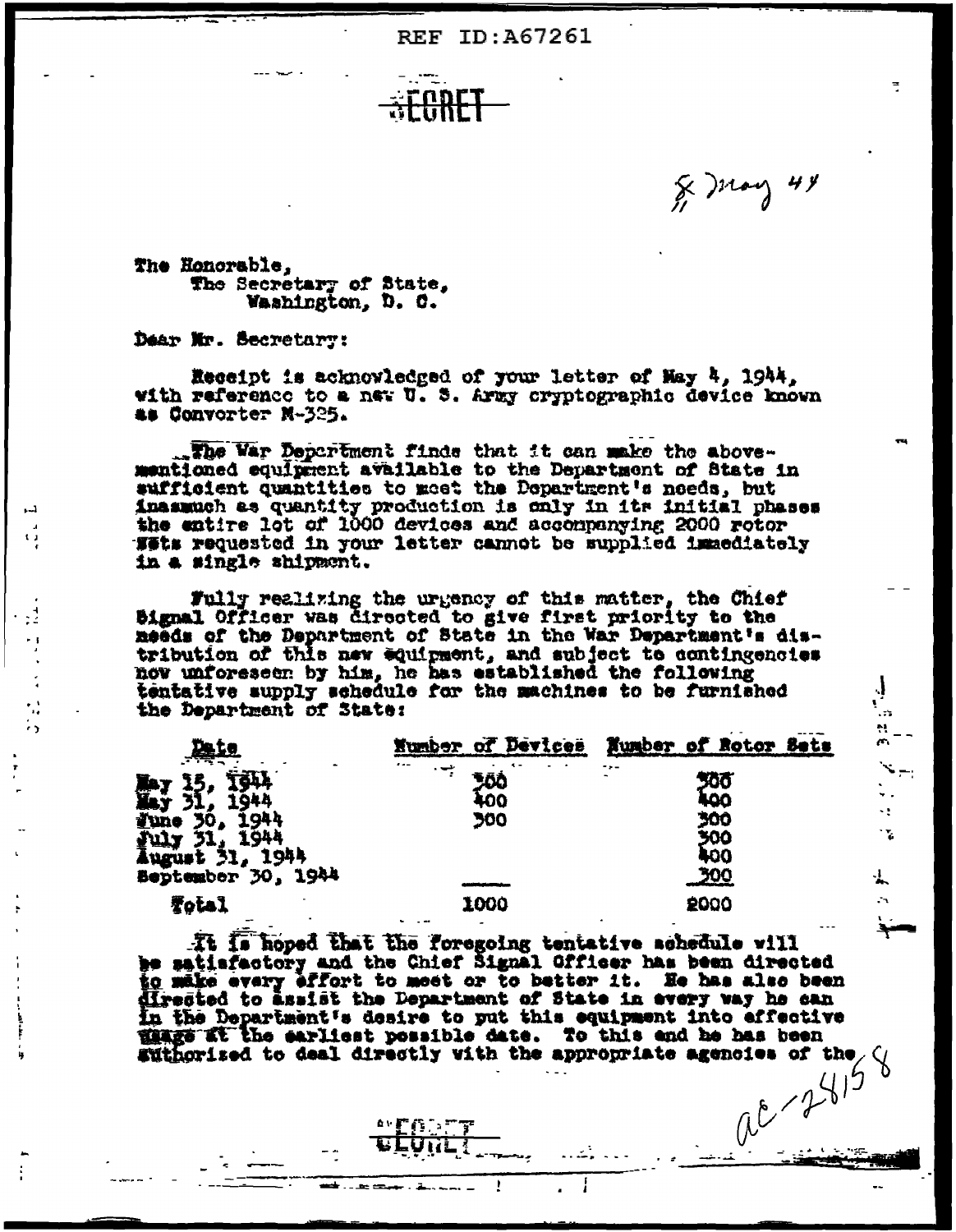Department of State concerned in the matter and to assist them in the preparation of all subsidiary documents or material necessary for the proper employment and protection af the cryptographic systems based upon this machine.

**SECRET** 

REF ID:A67261

At an early date the Chief Signal Officer will be able<br>to subsit detailed data in regard to the precurement of the fully electrical, printing models of this machine. The War Department will then be glad to furnish the Department of State with the necessary number of machines of this type, under a similar arrangement as the present.

Mnoarely yours;

Secretary of Var.

Pigned They 2019

re 28 158

 $\frac{1}{20}$  . 7 5 9 0

 $\frac{1}{2}$ 

|                                                                                                                                                                                                                                                                                                                                  |               |                             | ILIAN |
|----------------------------------------------------------------------------------------------------------------------------------------------------------------------------------------------------------------------------------------------------------------------------------------------------------------------------------|---------------|-----------------------------|-------|
| アレーション<br>Ē                                                                                                                                                                                                                                                                                                                      |               | بنيم<br>$\frac{7}{2}$       | E     |
|                                                                                                                                                                                                                                                                                                                                  |               | <b>COURRED IN BY</b>        |       |
|                                                                                                                                                                                                                                                                                                                                  | ' <u>''Y</u>  | Initials<br>Ext.            |       |
| $\begin{bmatrix} 0 & 0 & 0 \\ 0 & 0 & 0 \\ 0 & 0 & 0 \\ 0 & 0 & 0 \\ 0 & 0 & 0 \\ 0 & 0 & 0 \\ 0 & 0 & 0 \\ 0 & 0 & 0 \\ 0 & 0 & 0 \\ 0 & 0 & 0 \\ 0 & 0 & 0 & 0 \\ 0 & 0 & 0 & 0 \\ 0 & 0 & 0 & 0 \\ 0 & 0 & 0 & 0 & 0 \\ 0 & 0 & 0 & 0 & 0 \\ 0 & 0 & 0 & 0 & 0 \\ 0 & 0 & 0 & 0 & 0 & 0 \\ 0 & 0 & 0 & 0 & 0 & 0 \\ 0 & 0 & $ |               |                             |       |
|                                                                                                                                                                                                                                                                                                                                  |               |                             |       |
| <b>The Second Second</b>                                                                                                                                                                                                                                                                                                         |               |                             |       |
|                                                                                                                                                                                                                                                                                                                                  |               |                             |       |
|                                                                                                                                                                                                                                                                                                                                  |               |                             |       |
|                                                                                                                                                                                                                                                                                                                                  |               |                             |       |
| :<br>F                                                                                                                                                                                                                                                                                                                           | ⊕ت∙ن          | than<br>л<br>n abovu<br>a.e |       |
| r                                                                                                                                                                                                                                                                                                                                | 20qu<br>- ud. | 3196<br>F S                 |       |
|                                                                                                                                                                                                                                                                                                                                  |               |                             |       |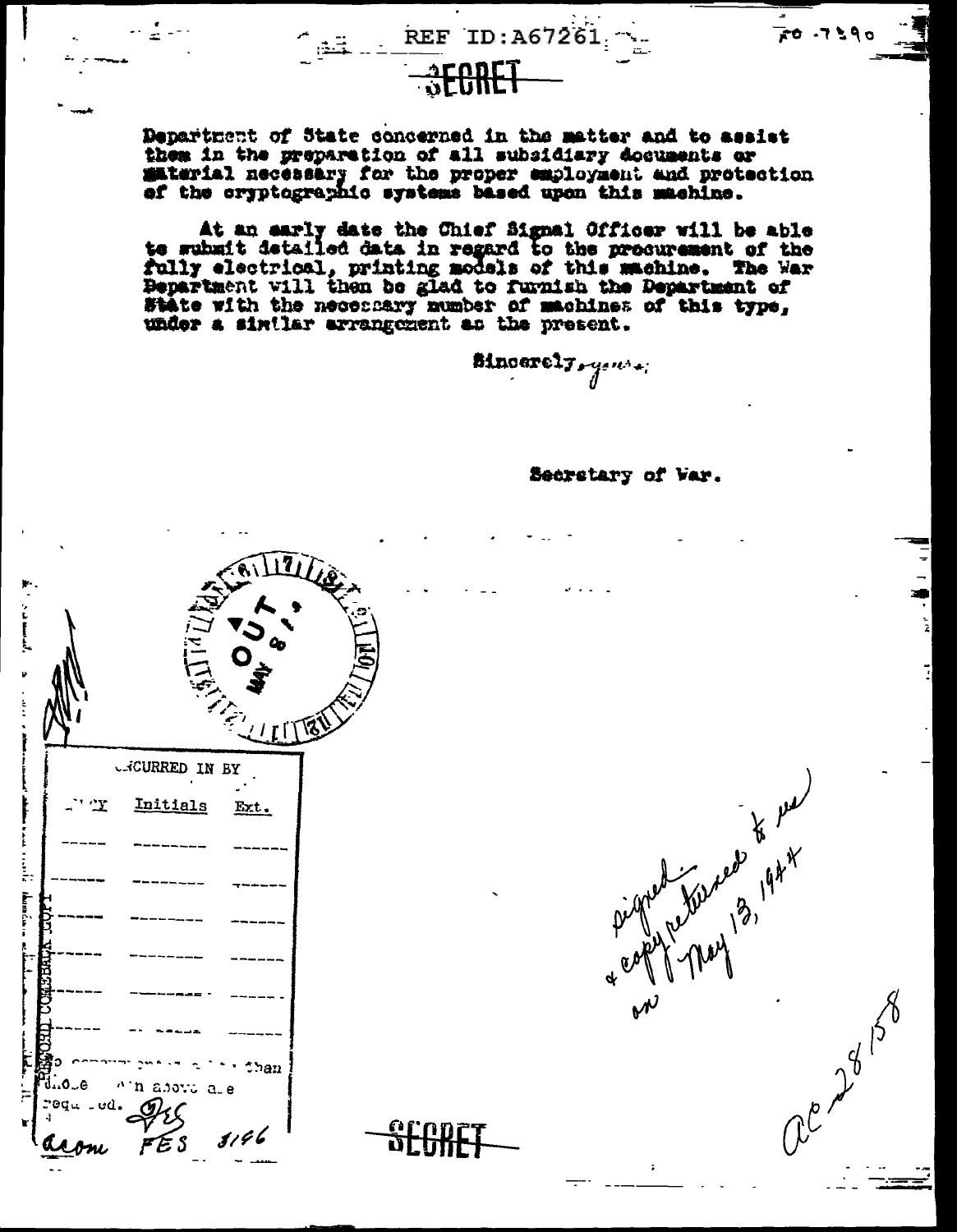|                                                                                                                                                                                                                                                | REF ID: A67261              |                                                            |                          |  |
|------------------------------------------------------------------------------------------------------------------------------------------------------------------------------------------------------------------------------------------------|-----------------------------|------------------------------------------------------------|--------------------------|--|
|                                                                                                                                                                                                                                                |                             |                                                            |                          |  |
|                                                                                                                                                                                                                                                |                             |                                                            |                          |  |
| $1 \frac{c}{s}$ , asp                                                                                                                                                                                                                          |                             |                                                            |                          |  |
|                                                                                                                                                                                                                                                |                             | <b>SPSAC</b>                                               |                          |  |
|                                                                                                                                                                                                                                                |                             |                                                            | Col. W.P. Corderman 8129 |  |
|                                                                                                                                                                                                                                                | Request for Converter M-325 |                                                            | 8 May 1944               |  |
| <b>SUMMARY</b>                                                                                                                                                                                                                                 |                             |                                                            |                          |  |
|                                                                                                                                                                                                                                                |                             |                                                            |                          |  |
| Letter dated 4 May 1944 from Secretary of State to Secretary of War, request that<br>1.<br>1000 Converters M-325 and 2000 rotor sets be made available to meet Department's<br>requirements for a high-grade yet simple cryptographic machine. |                             |                                                            |                          |  |
| 2. The equipment desired by the Department of State would be suitable for the purpose<br>and can be made available.                                                                                                                            |                             |                                                            |                          |  |
| 3. Attached letter for signature of Secretary of War sets forth a proposed supply<br>schedule according to which the desired equipment can be furnished.                                                                                       |                             |                                                            |                          |  |
| <b>COORDINATION</b>                                                                                                                                                                                                                            |                             |                                                            |                          |  |
| Above recommendation has been coordinated with Special Branch, G-2 (Colonel Carter<br>п.<br>W. Clarke).                                                                                                                                        |                             |                                                            |                          |  |
| 2 Incls.<br>1. Ltr Sec. State, 4 May 44<br>2. Ltr for sig Sec. of Par                                                                                                                                                                          |                             | H. C. Ingles,<br>Major General, .<br>Chief Signal Officer. |                          |  |
|                                                                                                                                                                                                                                                |                             |                                                            |                          |  |
| APPROVED FOR THE COMMANDING GENERAL, ASF:                                                                                                                                                                                                      |                             |                                                            |                          |  |
|                                                                                                                                                                                                                                                |                             |                                                            |                          |  |
|                                                                                                                                                                                                                                                |                             |                                                            |                          |  |
|                                                                                                                                                                                                                                                |                             |                                                            |                          |  |
|                                                                                                                                                                                                                                                |                             |                                                            |                          |  |
|                                                                                                                                                                                                                                                |                             |                                                            |                          |  |
|                                                                                                                                                                                                                                                |                             |                                                            |                          |  |
|                                                                                                                                                                                                                                                |                             |                                                            |                          |  |
|                                                                                                                                                                                                                                                |                             |                                                            |                          |  |
|                                                                                                                                                                                                                                                |                             |                                                            |                          |  |
|                                                                                                                                                                                                                                                |                             |                                                            |                          |  |
|                                                                                                                                                                                                                                                |                             |                                                            |                          |  |

 $\sigma_{\rm{max}}$ 

بعيب البيان

**PERSONAL** 

 $\ddot{\phantom{a}}$ 

 $\left\langle \overline{\mathbf{z}}\right\rangle$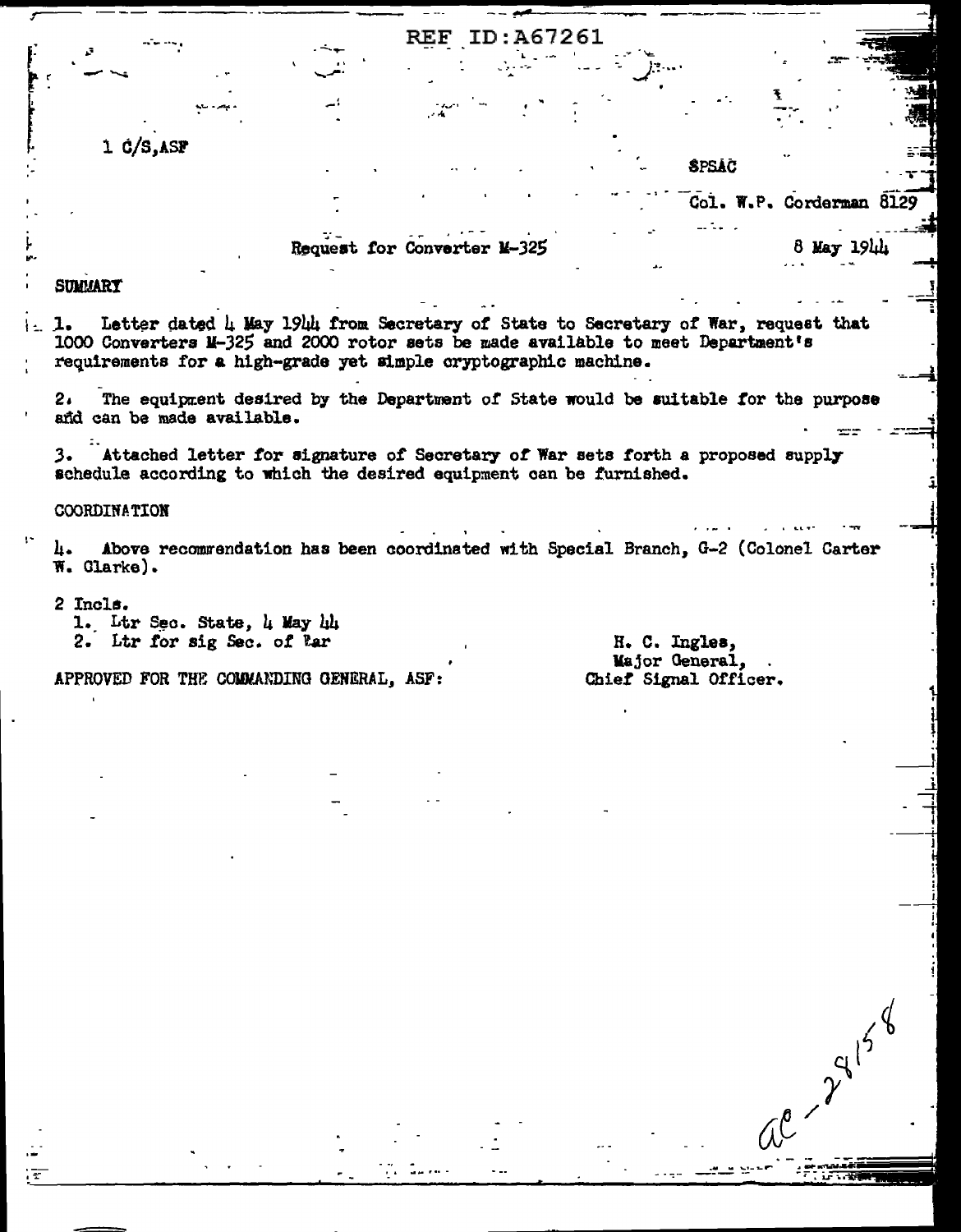REF ID: A67261

ADDRESS OFFICIAL COMMUNICATIONS TO THE SECRETARY OF STATE **WASHINGTON, D. C.** 

 $96 - 174C$ 

 $\frac{1}{2}$ 

 $\ddot{\cdot}$ 

ç.

 $\mathbb{Z}_{\mathbb{Z}_{\mathcal{O}}}$ 



÷

DEPARTMENT OF STATE **WASHINGTON** 

May  $4.1944.$ 

My dear Mr. Secretary:

To attain greater security and speed in cryptographic communication the Department of State desires to acquire more cryptographic machines and to extend their use to all offices in the field.

A representative of this Department has recently had several informal conferences with officers of the Signal Security Agency of the Office of the Chief Signal Officer, U.S.A., with the result that there appears to be a possibility that a cryptographic machine recently developed by the Army and known as Converter M-325 could be made available to the Department of State in sufficient quantities to meet the Department's requirements for a high-grade yet simple cryptcgraphic machine for its world-wide communications.

The procurement of these devices would enable this Department to carry out one of the important recommendations in the report, dated January 22, 1944, of the Committee appointed by the Commanding Officer, Signal Security Agency, in response to the State Department request of November 23, 1943, that a resurvey be made of the cryptographic systems employed by this Department.

If the War Department could explore the foregoing possibility and bring about its fullfillment, the Department of State would be most appreciative of the assistance thus rendered in the steps being taken to protect its vital communications.

Chould

The Honorable Henry L. Stimson, Cecretary of War.

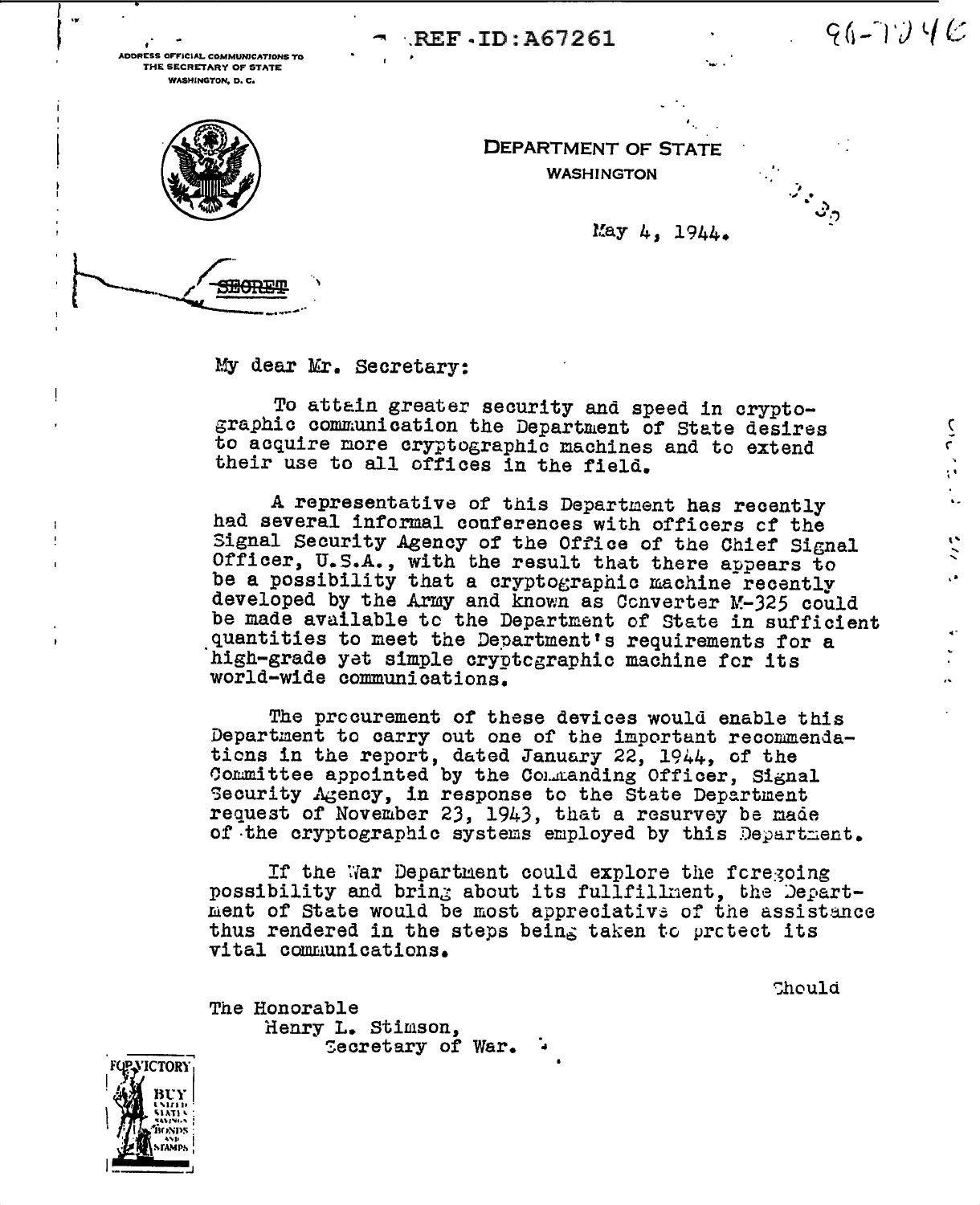$\ddot{\bullet}$ 

 $-2-$ 

Should the War Department find its way clear to making this machine available, assurance is given that the Department of State will follow such security regu-<br>lations for the protection of this machine as the War Jepartment will adopt within its own service.

It is understood that the Converter M-325, which is a manually-operated device, can be made to intercommunicate with a fully electrical nodel new under developuent so as to produce a printed record at high speed. The Department of State is also interested in this type of machine and would require approximately 80 of them.

However, the immediate needs of the Department of State can be met by providing each office in the American Foreign Service at the earliest possible date with at least two of the manually-operated Converters  $M-325$  and it is estimated that 1000 machines will be required for this purpose. It is also desired that each machine be accompanied by two sets of rotors, naking 2000 sets required to equip the 1000 machines. Inquiry is made as to how soon the stated number of machines and rotor sets could be furnished.

Arrangements have been made in this Department to effect the transfer of funds or otherwise compensate the ;//ar Department for the equipment desired.

Sincerely yours, I I  $H^{\text{2D}}$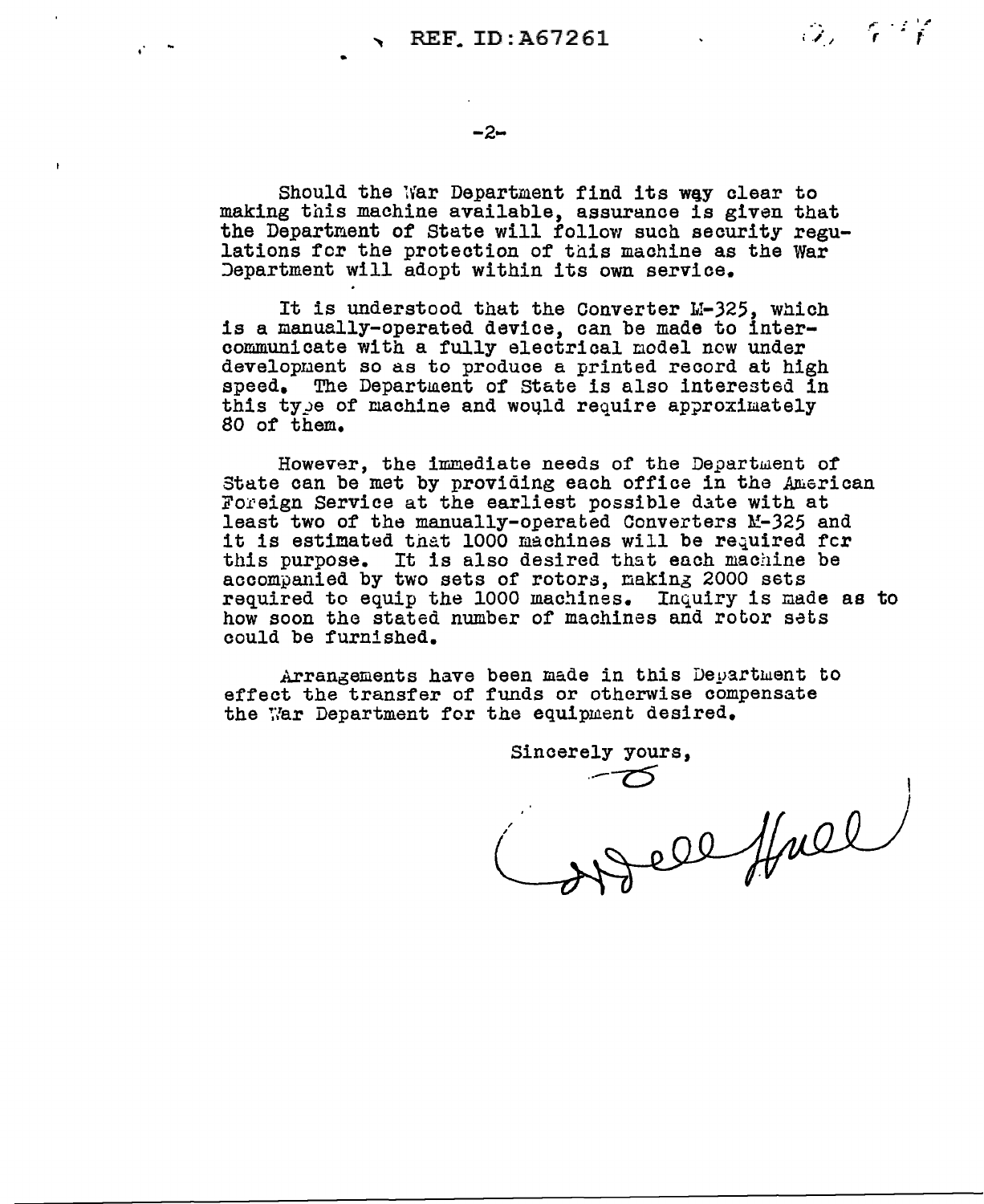## DRAFT

 $ID: A672$ 

 $\overline{\phantom{a}}$  $\overline{\phantom{a}}$ *J* 

> To attain greater security and speed in cryptographic communication the Department *ot* State desires to acqUire more cryptographic machines and to extend their use to all offices in the tield.

A representative of this Department has recently had several informal conferences with officers of the Signal Security Agency of the Office *ot* the Chief Signal Officer, U.S.A., with the result that there appears to be a poss1b111ty that a cryptographic machine recently developed by the Army and known as Converter M-325 could be made available to the Department of State in sufficient quantities to meet the Department's requirements for a high-grade yet simple cryptographic machine for its world-wide communications.

The procurement of these devices would enable this Department to carrr out one of the important recommendations in the report, dated January 22,  $1944$ , of the Committee appointed by the Commanding Officer, Signal Security Agency, 1n response to the State Department request of November 23, 1943, that a resurvey be made of the cryptographic systems employed by this Department.

If the War Department could explore the foregoing possibility and bring about its tulltillment; the Department or State would be most appreciative of the assistance thus rendered in the steps being taken to protect its vital communieat1ona.

Should the War Department find its way clear to making this machine available, assurance is given that the Department *ot* State v111 tollov such security regulations tor the protection *ot* this machine as the War Department v1ll adopt within 1tsovn service. Declassified by NSA/CSS

 $\mathbf{I}$ 

**Deputy Associate Director for Policy and Records \*\*\***<br>" on  $20/70$  go  $\sqrt{11/10}$  ...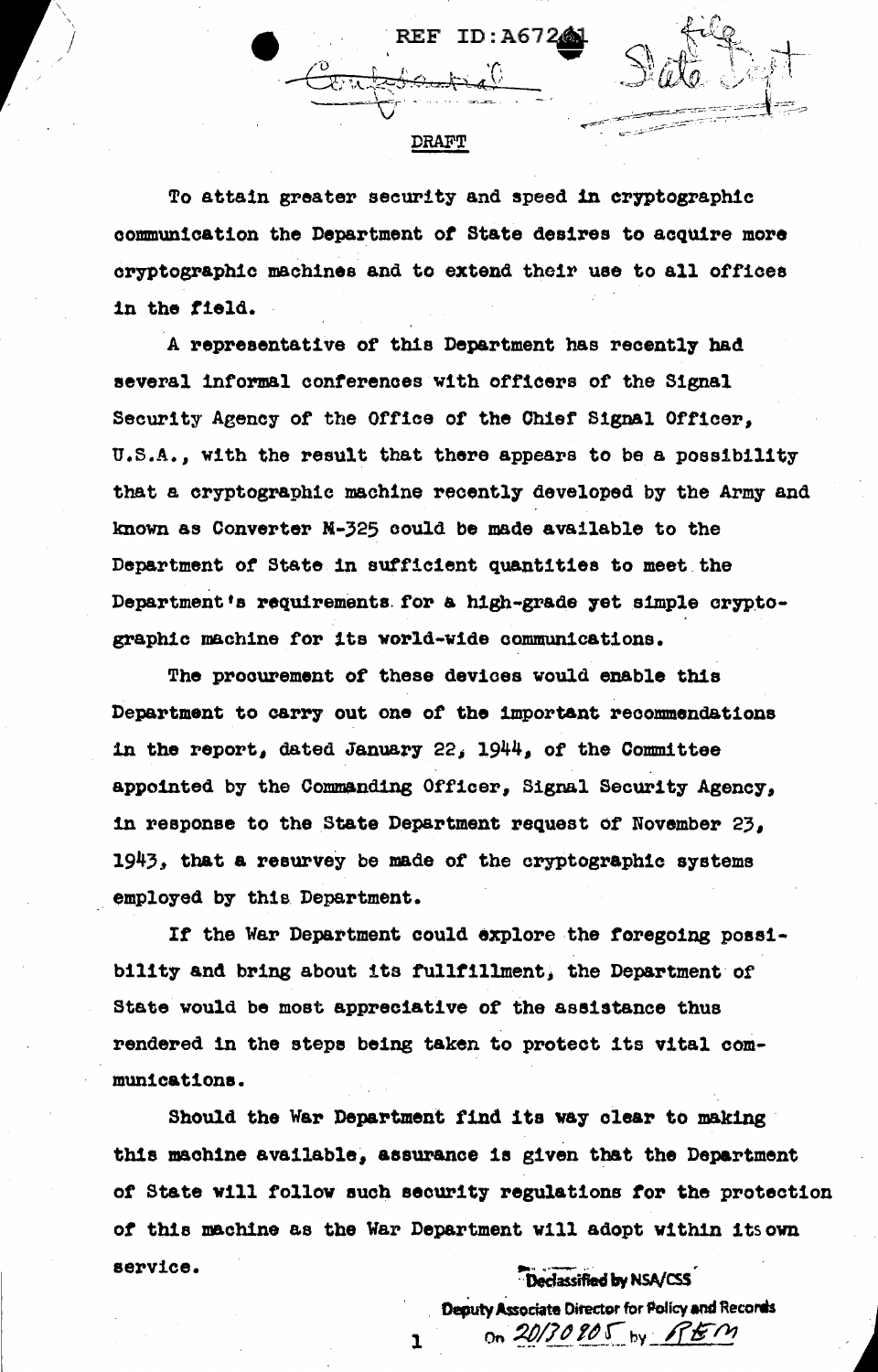REF ID:A6726

It is understood that the Converter M-325, which is to intercommunicates with a a manually-operated device, can be made fully electrical so as to model neu produce a printed record at high speed. Haturally, The De- under dependent of State'sware also to interested in procuring some below.

However, the immediate needs of the Department of State can be met by providing each office in the American Foreign Service at the earliest possible date with at least two of the manually-operated Converters N-325 and it is estimated that 1000 machines will be required for this purpose. It is also desired that each machine be accompanied by two sets of rotors, making 2000 sets required to equip the 1000 machines. Inquiry is made how soon the stated number of machines and rotor sets  $\text{Coul}$ be furnished.

Inasmuch as the Department is not now prepared to wire the necessary rotors for use in these machines, information is also requested as to whether the war Department could, on case of the Department of Stat  $+$   $\sim$ a temporary basis, wire the minimum number of rotors required to institute the new system. It is estimated that at least 400 sets of rotors would be required for immediate needs.

 $\alpha$ .

のうこう きょう

Arrangements have been made in this Department to effect the transfer of funds or otherwise compensate the War Department for the equipment desired.